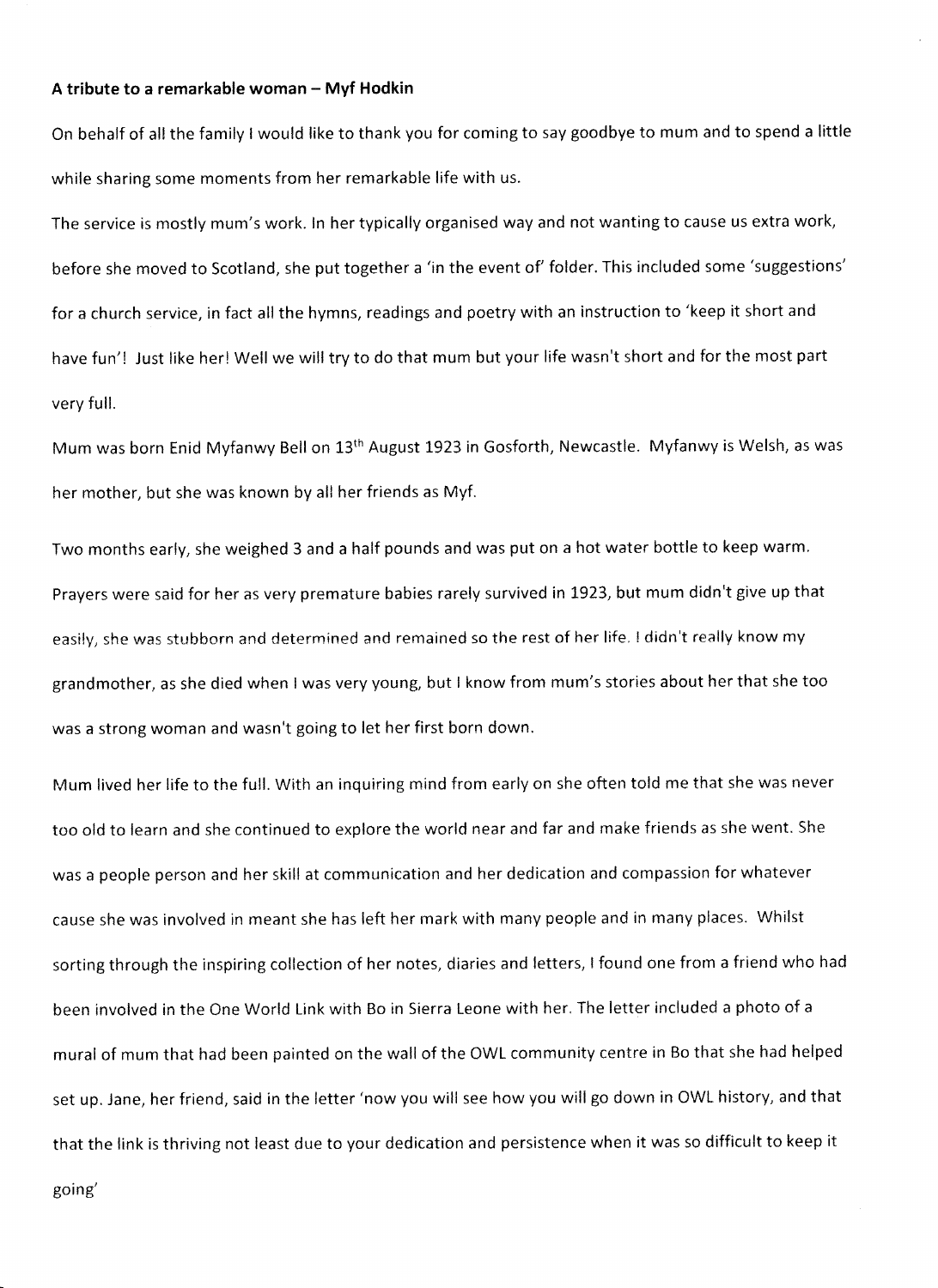I'm jumping ahead here a bit, which I shouldn't as her early life had some significant highlights and, as with most children, shaped her life to come.

My mum's parents were practising Christians, the bible being the only book to be read on a Sunday. She knew it welll Her father, Albert, a chartered accountant, gave away quarter of his income to charity and the family were always involved in helping others less fortunate than themselves. Faith was a sustaining force in mum's life and practising that faith in church was very important for her with the hymns playing an important part in that.

Her solid faith guided her through difficult times, helping her get through the death of our dear sister, Julia, at L6 and the early death of our loving father, David. Mum's faith gave her an amazingly positive outlook on life and not long after dad died she said that she could thank God for 33 years of a very happy marriage and now she would move on and so she did, involving herself positively in so many people's lives. We have had several letters of condolence where people have taiked about how she helped them through difficult times in their lives.

Mum told us that she doesn't remember not being able to read or swim, two passions that stayed with her for most of her long life. She didn't start school until she was 6 because the enlightened family GP thought, because she was still small, that she would benefit from being outdoors as much as possibie, so her mum taught her how to read and swim well before she went to school. When she did go to school they immediately put her up a class! She spent the next few years making sure that she kept ahead of her bright younger brother, Arthur, who was only a couple of years younger and soon bigger than her, She, Arthur and later her younger brother Gordon, enjoyed many adventures exploring outdoors and came to love the Northumberland coast and its flora and fauna. Throughout her life come rain come shine mum would be out of the house walking, bird watching, picking blackberries, searching for interesting fossils, working in the garden and definitely avoiding the houseworkl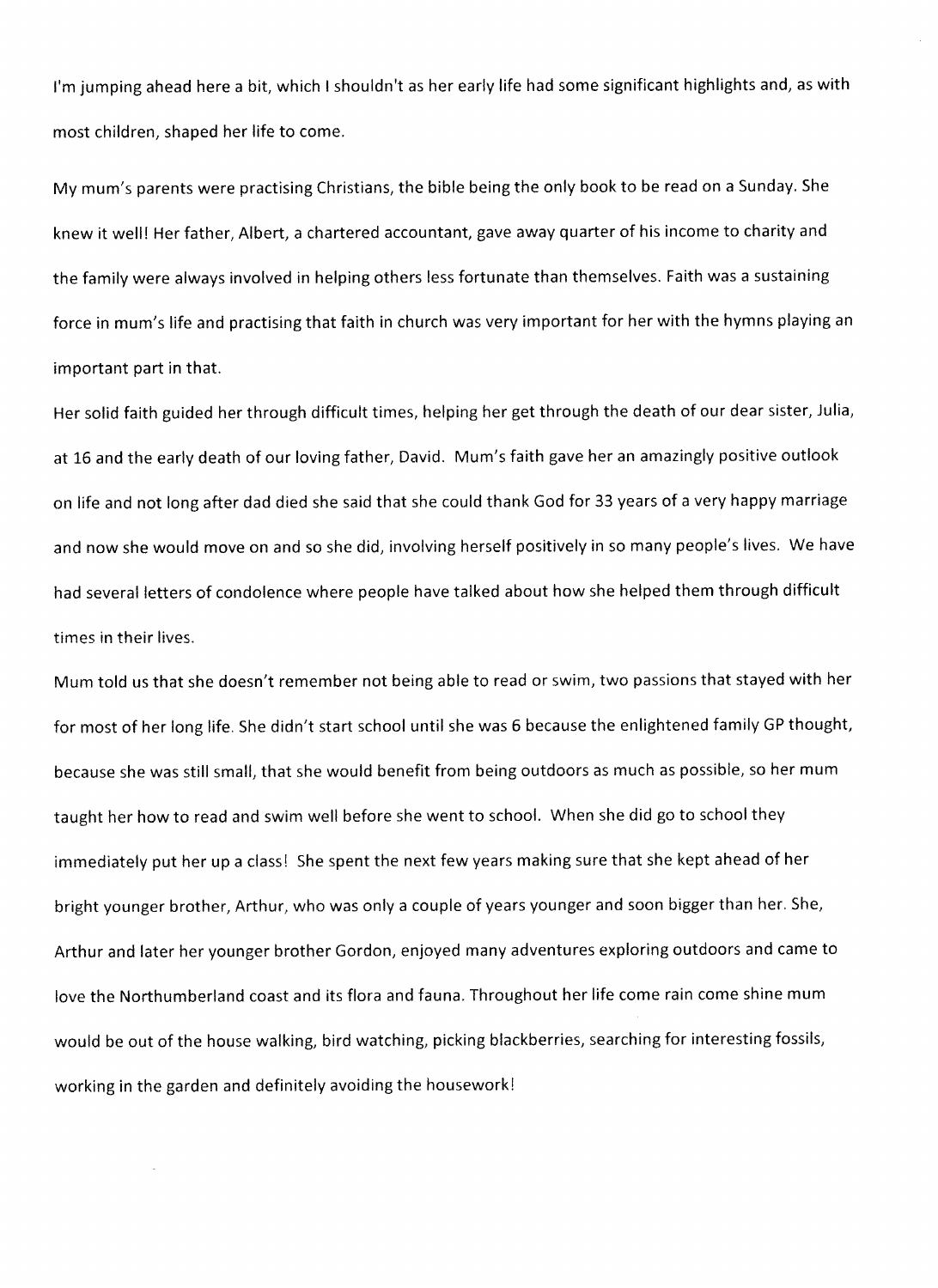Mum was 16 when war broke out and her school, Newcastle Chureh High school, was evacuated to Alnwick and her two brothers were sent off to different places. Mum and her senior classmates went rather upmarket and were billeted at Alnwick castle, she tells us that, although it was grand, it was also rather cold, no Hogwarts magic to warm things up in those days! When the bombers went over, the girls slept in the air raid shelter underneath the Bailey and, as Head Girl, mum's fire watch task was to man the stirrup pumps on the roof. One of the best parts of staying there for mum was access to the extensive castle library, bookworm that she was! Among mum's papers I found her school report from her last year at school while she was at Alnwick and the Head Mistress had written 'We thank Myfanwy for her public spirited help to the school as Head Girl in these difficult years.'

Mum got an exhibition to Cambridge University to study Geography and was there for 4 years, doing her teacher training in the last year. During her last year a tall, dark and handsome man arrived at her door' one evening, David Hodkin (who had been invalided out of the war and had also got a place at Cambridge) was paying a courtesy visit to a childhood family friend. Their parents had been friends and the two of them had been pushed in prams together, then David's family had moved to London. They struck up <sup>a</sup> friendship but David was already engaged. Later, sending her a Christmas card, he wrote 'l'm not engaged anymore!' They married in Newcastle in 1947, the day after our present Queen, and had a 48 hour honeymoon in York on the way back to London.

Mum's first job in 1946 was teaching Geography at North London Collegiate School, she had to ask permission of her Head Mistress to carry on teaching after she got married as it wasn't the 'done thing' in those days for married women to teach. But then mum didn't do the 'done thing' if she didn't agree with it! Fortunately, the Head Mistress was an enlightened sort too. Before they married mum and dad spent every weekend together. He was passionate about engines so their weekends were spent attending Vintage Car Rallies and everything to do with cars and motorbikes. Mum learnt to drive dad's Triumph 500 motor bike and they went off to Norway on it together one school holiday. We used to tease her about that as it was before they were married!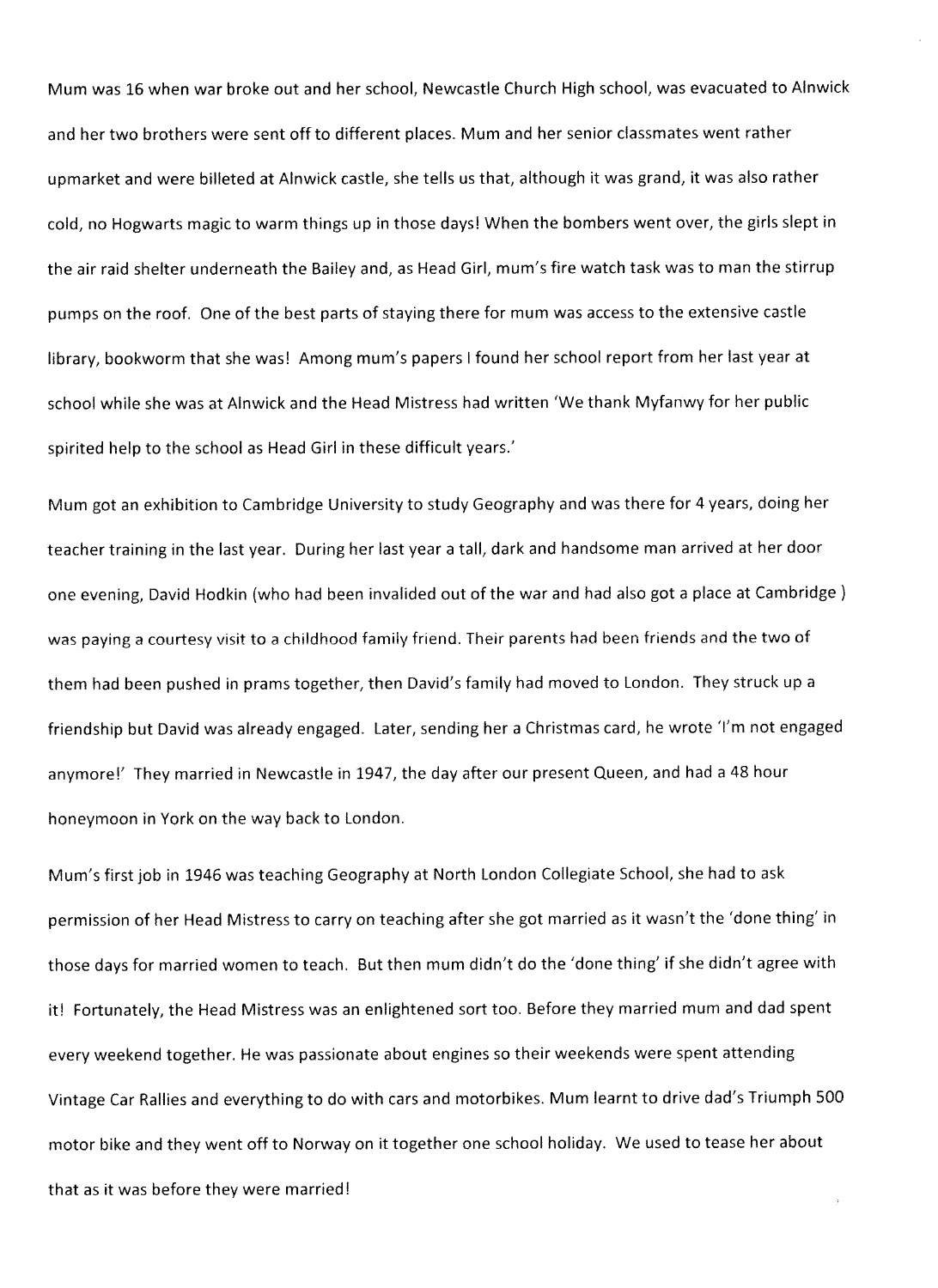Before we children came along, they spent 7 years in London, with yearly adventures on bikes and cars.

Mum left her teaching post in North London Collegiate school in 1950, ready to start a family and, although it took a while to get going, brother Dave, was born in 1954, I came along in 1955 and our sister iulia in 1957. Two years later Mike was born, making our family complete. Dad was a brilliant car engineer and was head hunted by international companies. Mum devoted the next 20 years bringing us up and supporting dad, whose expertise took us all over the country and for a spell in Germany. Once we were at school she went back to teaching and taught herself Geology so she could offer that as an extra course for her pupils.

Mum had many different strings to her bow, never daunted by trying something new, even delivering babiesl Mum and dad shared their first home in London with two of my uncles and when they moved in <sup>a</sup> young couple were sitting tenants in a summer house in the garden. One morning, shortly after mum had had my brother, Dave, the young man came knocking at mum's door asking for help as his wife had gone into labour. She was in 3<sup>rd</sup> stage labour and very frightened, mum calmed her down and 'caught' the healthy baby girl, tied off the cord and cut it. The husband had gone for the midwife who arrived shortly after, checked the baby over and told mum that she needn't have cut the cord but everything was fine! Mum then went to make bacon and eggs for everyone!

Murn made sure that as we grew as a family our lives were filled with opportunities for us to both share in the things that were important for her, like her faith, nature and the great outdoors, books and poetry, swimming and jigsaw puzzles but she also encouraged us to take our own paths and make our own decisions from early on. She was a lot more broad-minded than many of our friends' parents but provided us with a role model that we have, all in our own ways, been grateful for and aspired to over the years. There were some boundaries that were not be crossed with mum, Enid Blyton was never allowed to darken the door as her use of grammar was 'atrocious' and TV watching was strictly limited when were younger, generally only'educational' programmes were allowed. The stories that she loved to read aloud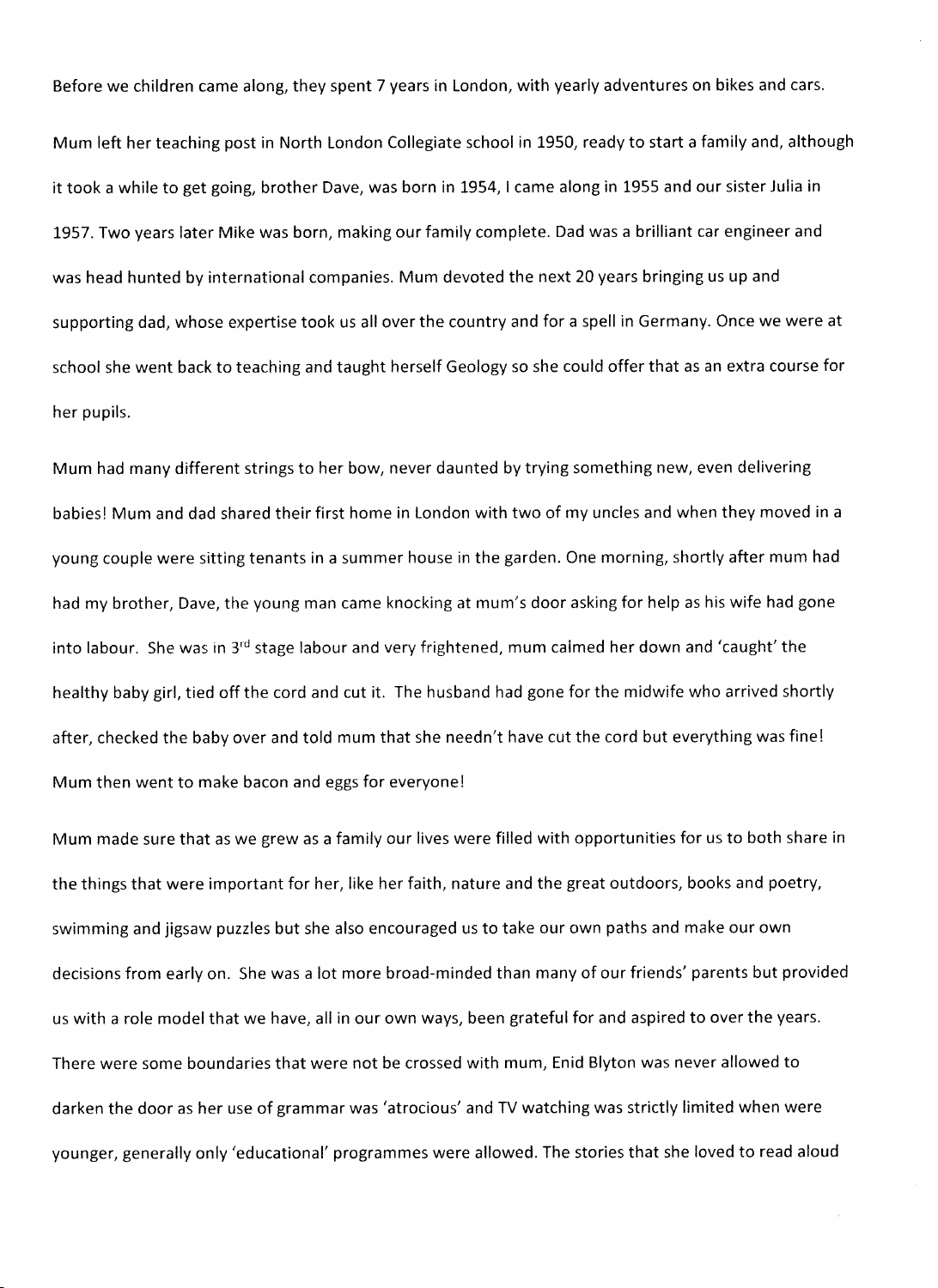to us becarne favourites for all of us: any Beatrix Potter, with Mrs Tiggy Winkle becoming my favourite, Rudyard Kipling's the Just So Stories and the Narnia series.

Mum was a wonderful story teller, so animated she brought the stories alive. She had a wonderful imagination or perhaps she had super powers, Mike remembers her telling him one of her favourite childhood memories where she was at the end of a rainbow with the air being full of all the different colours of the rainbow and full of light.

Mum also wrote very well and we will be able to enjoy many years reading her memoirs which she was working on before she came up to Scotland. There's a worthwhile project for me when I retire, finishing this for herl

Mum may have been very busy bringing us up but that didn't stop her getting involved in her local community and her church. When we were living in Leamington Spa in the 60s mum befriended a young Kenyan called Kariuki who came over with his young family to study as a nurse. Mum invited him to tea with us and a life long relationship with him and his family began and continues today with one of his sons, who is mum's godson. After Kariuki finished his studies he took his family back to Kenya and mum and dad continued to support his family financially. Shortly before dad died, mum and he went on a long overdue holiday to Kenya to visit the Kariukis and were treated like royalty, Kariuki had built a special little house on his shamba for them to stay in, called Thingira. Mum and dad had a wonderful holiday together, going on safari and staying on the coast, lt was the first holiday alone together for a number of years and when dad died a few months later, mum would treasure these special memories. Times had been hard for the two of them for a few years after our sister Julia died. Brother Dave had married and left home, I was at university and stayed on in Nottingham and Mike also eventually went off to Cambridge University. Dad decided to start his own air taxi service, flying was another of his passions, which mum supported him in, as always, but she was never very happy about it. He had to sell the business in the end, leaving them very short of money but by the late 70s, Dad had another prestigious job with Austin Morris and life was looking

 $\overline{\widetilde{z}}$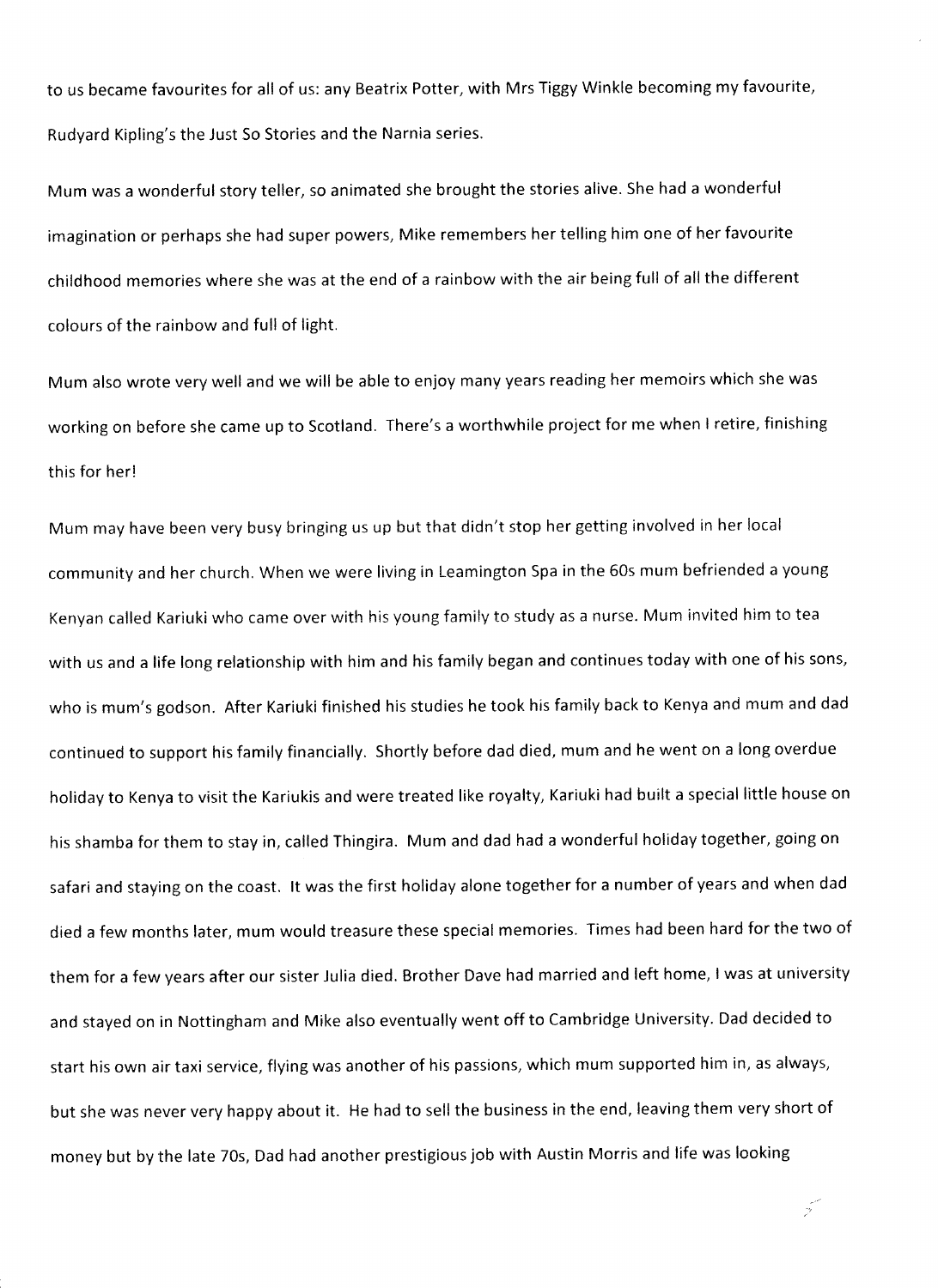brighter. ln December 1980 Dad died of an aneurism on a business trip to Dublin and once again it was mum's faith and determined positive spirit that helped her through the next years.

Mum would remember with joy their time together and their shared projects but would journey on into the next 36 years of her life with a determination to carve her own way and to begin a new set of adventures.

The different organisations that my mum became involved in over the next decade are too numerous to mention but there were several that became dear to her heart and where she made so many very good friends. lnitially she volunteered in a Women's Refuge in Warwick and one of her good friends, Kay, who phoned the other day after the news of mum's death, was telling me that they used to have a meal together every week and often mum was 'on call' for the refuge and they several times found themselves in mum's car tracking down nappies and baby food and clothes for a mother who had arrived late in the evening at the refuge. No 24 hour Tesco shopping thenl

Through her work with Warwick Third World lnformation Centre she was brought into contact with people and issues that kept reminding her of Kenya. A friend suggested that she volunteered for VSO {Voluntary Services Overseas). So in January 1984 she found herself once again in Kenya in a rural school as a VSO teacher, delaying the start for a few month so she could welcome my eldest, Dougie, into the family. During the two years that she was at Ekambuli she enjoyed several holidays on the Kariuki shamba, staying in Thingira and sharing the life and work of his family. We all visited her and the Karuikis at points during her stay, so cementing lasting relationships across the generations. Mum continued to visit Kenya for one project or another right into her 80s always spending time with her African family, as she called them. You may now understand why we have an African theme to the Order of Service.

I have already mentioned the One World Link that mum was involved in but I would like to quote you from a letter that I received this week from another of her dear friends, Gian, who is with us today.

Ċ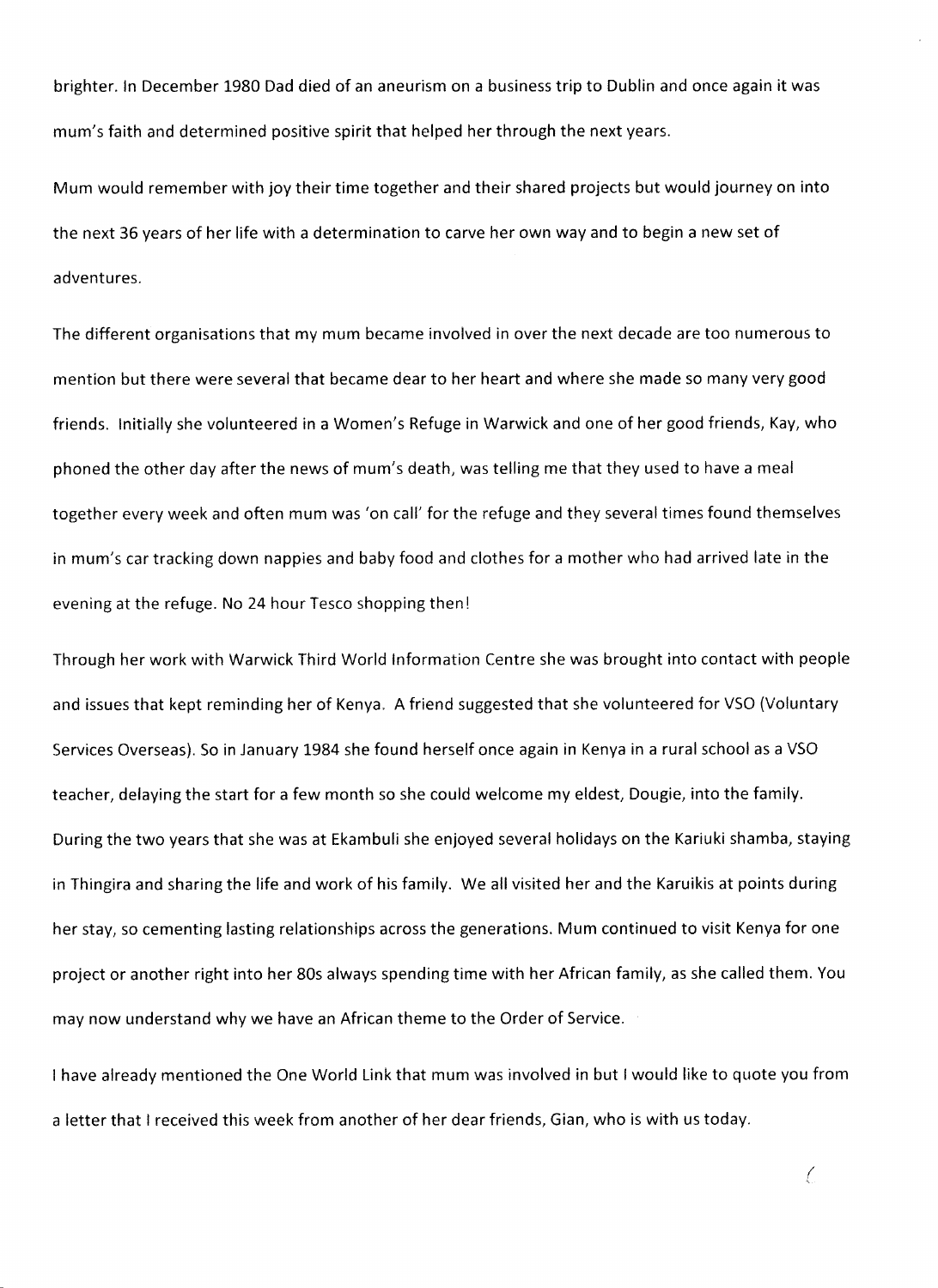'In those early days Myf was there with her tremendous energy and drive in helping to establish the One world Link. She was one of the first people to visit Bo in Sierra Leone to help cement the link. Her contribution and involvement with OWL was right up until she left Leamington - a service given over 30 years or more. Myf was there with us in the early 1980s to establish what is now the longest running Festival of its kind and will celebrate its 40<sup>th</sup> anniversary this year - the Leamington Peace Festival. Also from the early days Myf got involved in the United Nations Association serving on the committee for many years. She was always there at the branch meetings helping with preparations of the Ploughman's Lunch and be there afterwards to clear up in the kitchen. As Chairman of the Branch during the past 25 years <sup>I</sup> often looked to Myf for advice and guidance.....I could go on and write a book about your mother and all the contribution she made to the town of Leamington'. Thank you for this, Gian. I think this gives us <sup>a</sup> measure of the woman that was our mum'

It would be wrong to think that mum spent all her time on worthy causes, she was also fortunate to have a good widow's pension that allowed her to explore the world with family and friends'

She was a member of the Field Studies Council and went to climb glaciers in Iceland, watched Golden Eagles on Arran and red kites in Wales and went collecting fossils in Shropshire to mention just a few. Her brother Arthur lived in Texas for several years and she visited him there in 1989 and took in the Grand Canyon while she was there. She experienced the Himalayas in Nepal with a friend in a small tent; spent three weeks in South Africa visiting a friend in Jo'burgh, and Hillcrest, a township which was linked to her church in Warwick and which she was involved in, and had a wonderful trip to Canada to see the magnificent Rockies. she had three holidays in New Zealand with the excuse to check up on brother Mike, in fact catching the new millennium in before us with him, Here she had a go at paragliding at the Young age of 79, she loved it!

On her 70<sup>th</sup> birthday her brothers and their wives took her down memory lane to Northumberland and visited many of their old haunts, including Alnwick Castle, where she was given a private tour and shown the room that used to be her bedroom.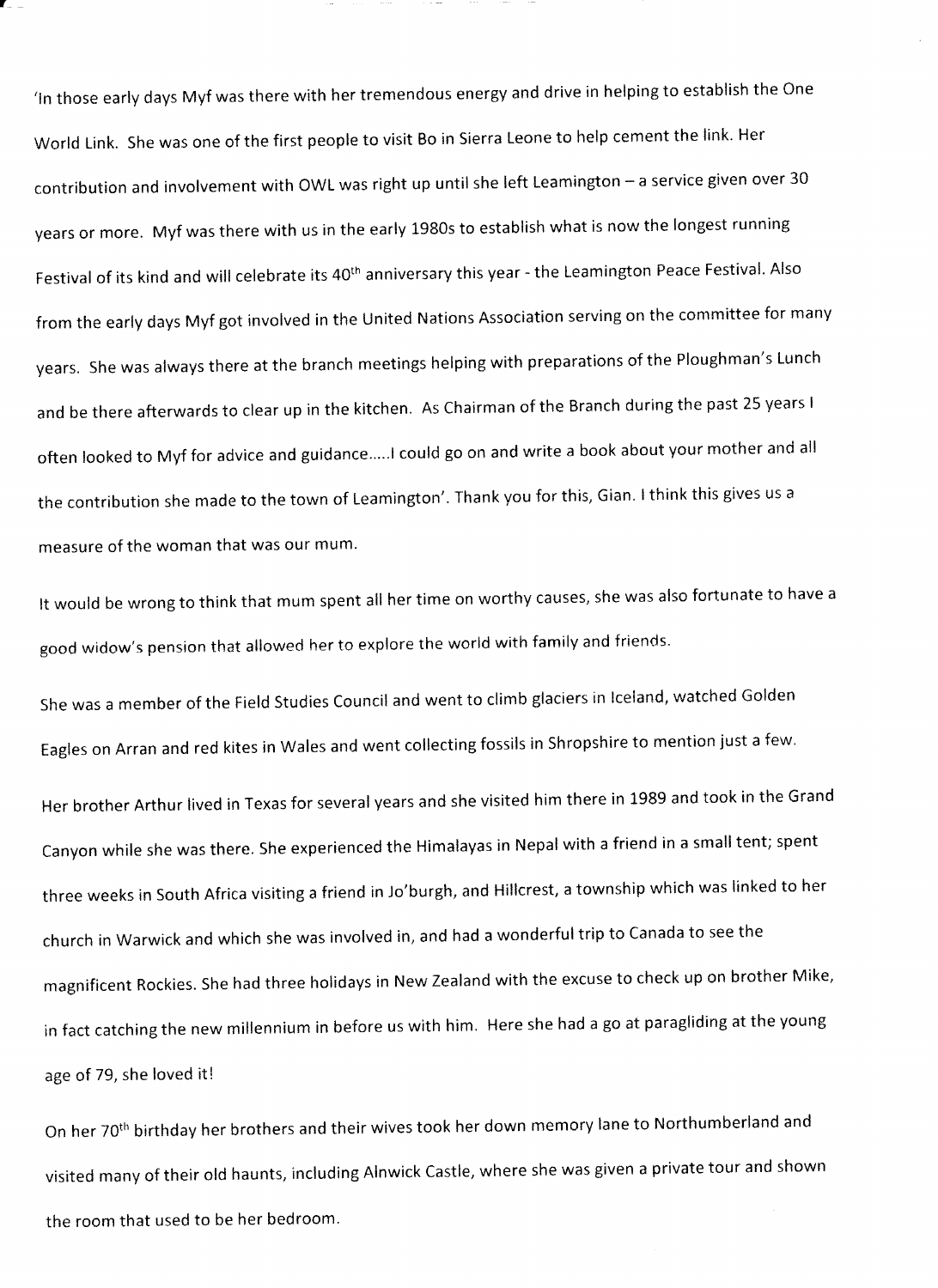The list goes on but I mustn't forget the many holidays that she had with my brother Dave, both sharing <sup>a</sup> love for the outdoors. These included the Eden project in Cornwall and the Shetlands to see sea otters where Dave fondly recalls that they drove 600 miles around the 75 mile long 5 mile wide island for 11 days until on the twelfth day of their fortnight's holiday {to their delight and relief} they found a family of otters and spent half an hour watching them play.

As I said, Mum loved to swim and was fortunate to be fit enough to do this regularly for most of her life, recognising this and wanting to use this in a practical way she decided to swim 80 lengths of her local pool as a sponsored swim on her 80<sup>th</sup> birthday. She raised £1,600 for the international links she was involved with and said this was to say thank you to her friends in developing countries who had enlarged her horizons and shared their hopes and fears with her.

It should come as no surprise that eventually mum would decide that she needed to slow down a bit. Her heart valve had been leaking and she needed to have it replaced, so in 2012 she came north and joined her Scottish family in Newtongrange and started to make friends here, She seemed quite happy to be having her heart operation in the new Edinburgh Hospital and recovered well so she could get back to the business of helping out at the toddler group, Jelly Tots and getting back to her swimming and blackberry picking! Unfortunately, her dementia did eventually get the better of her and her last 18 months weren't easy for her. My family here are just very grateful that they had the chance to spend so many happy times with her while she was with us. She was a treasured grandmother and great grandmother.

Grandson Chaz will remember her wonderful smiles and her kisses and how she always, like him, left all the cupboard doors open behind her, much annoying mel

Granddaughter Julia shared a passion for the theatre especially all things Shakespeare with her grandma and will remember an adventure to the Royal Shakespeare Company in Stratford to see MacBeth.